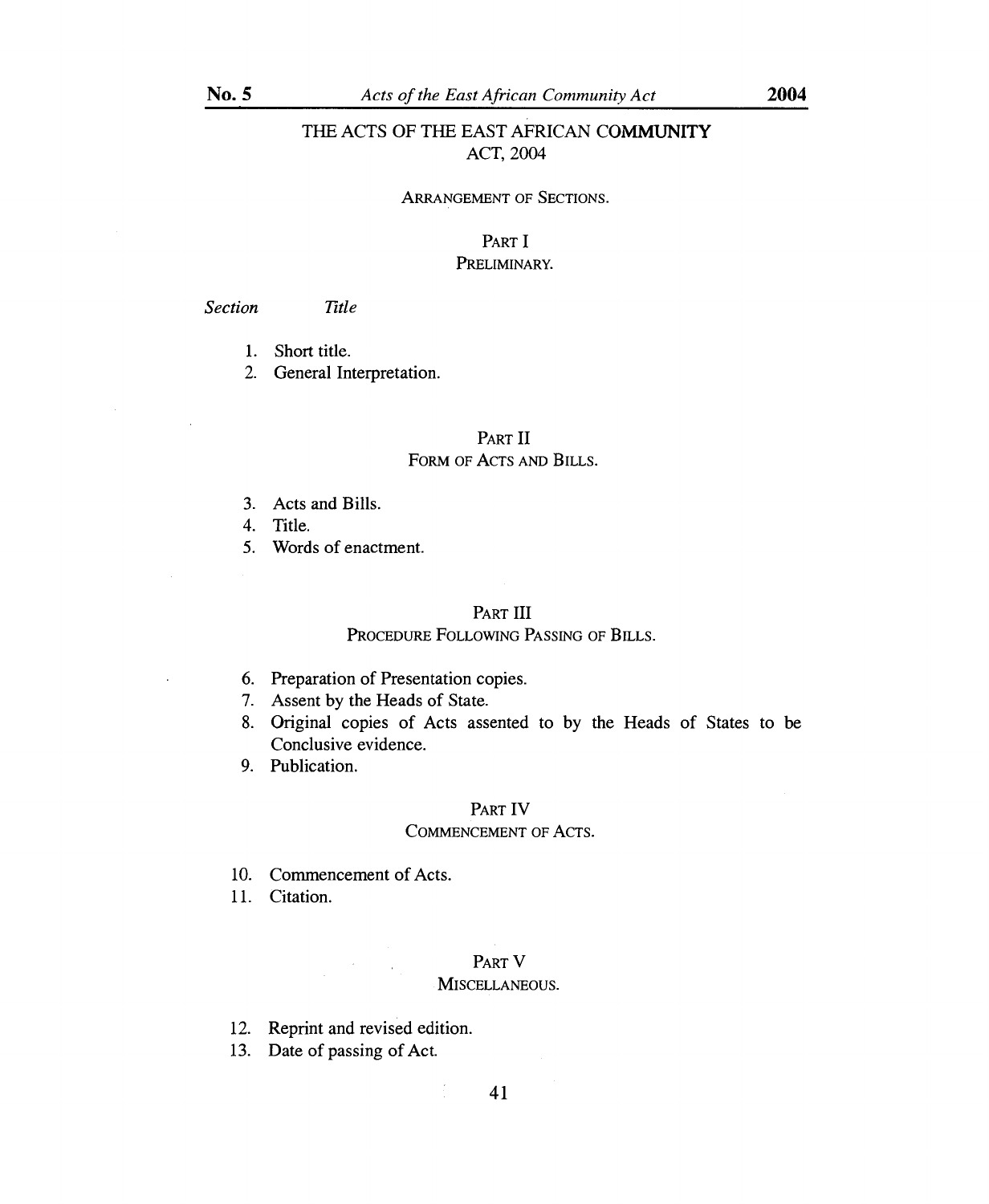$\ddot{\phantom{a}}$ 

SCHEDULES.

 $\overline{a}$ 

 $\overline{\phantom{a}}$ 

 $\overline{\phantom{a}}$ 

-

 $\overline{\phantom{0}}$ 

# FIRST SCHEDULE.

# WORDS OF ENACTMENT.

# SECOND SCHEDULE.

# FORMS.

| Part $I -$ |  | Form of authentication statement. |  |
|------------|--|-----------------------------------|--|
|------------|--|-----------------------------------|--|

- Part II Form of Statement by the Speaker on submission of Assent copies of Bills to Heads of State.
- Part III Form of statement of the Heads of State.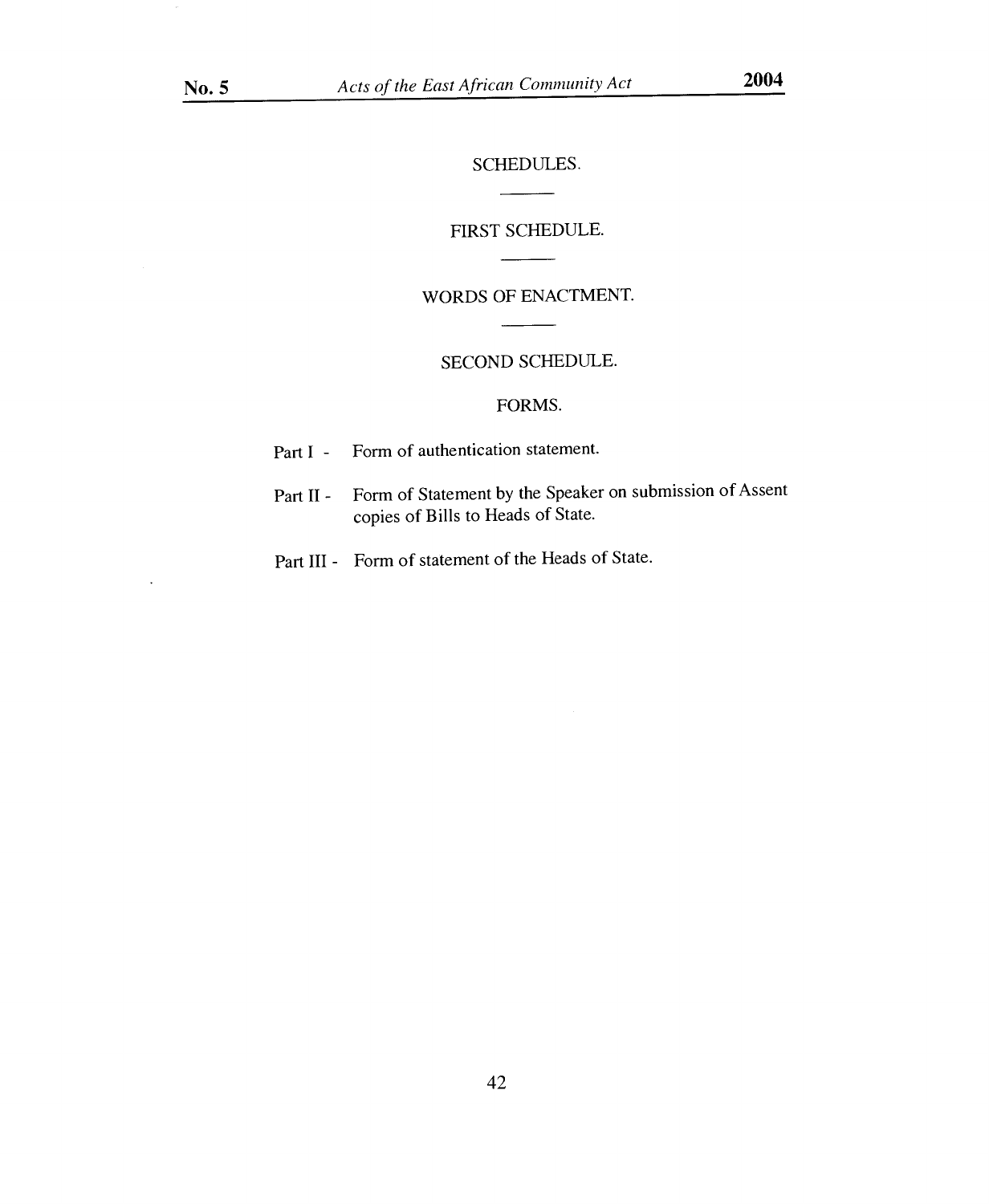

THE EAST AFRICAN COMMUNITY

No. 5 OF 2004.

*Date of assent* **9th October, 2003** 

*Date of commencement 31 <sup>5</sup>'* **January, 2004** 

# **An Act to provide for the form and Commencement of Acts of the East African Community, for the Procedure following passing of Bills and for other related matters.**

ENACTED by the East African Community and assented to by the President of the United Republic of Tanzania, the President of the Republic of Kenya and the President of the Republic of Uganda.

## PART I

#### **PRELIMINARY**

1. This Act may be cited as the Acts of the East African Short title. Community Act, 2004.

2. In this Act unless the context otherwise requires— Inter-

pretation.

*"Act of the Community"* means a law made by the East African Legislative Assembly;

*"Assembly"* means the East African Legislative Assembly;

- *"Assent"* means the assent of the Heads of State signifying their approval of a Bill passed by the East Africa Legislative Assembly under article 63 of the Treaty;
- *"Bill"* means the draft of an Act of the East African Legislative Assembly and includes both a private member's Bill and a Council of Ministers Bill;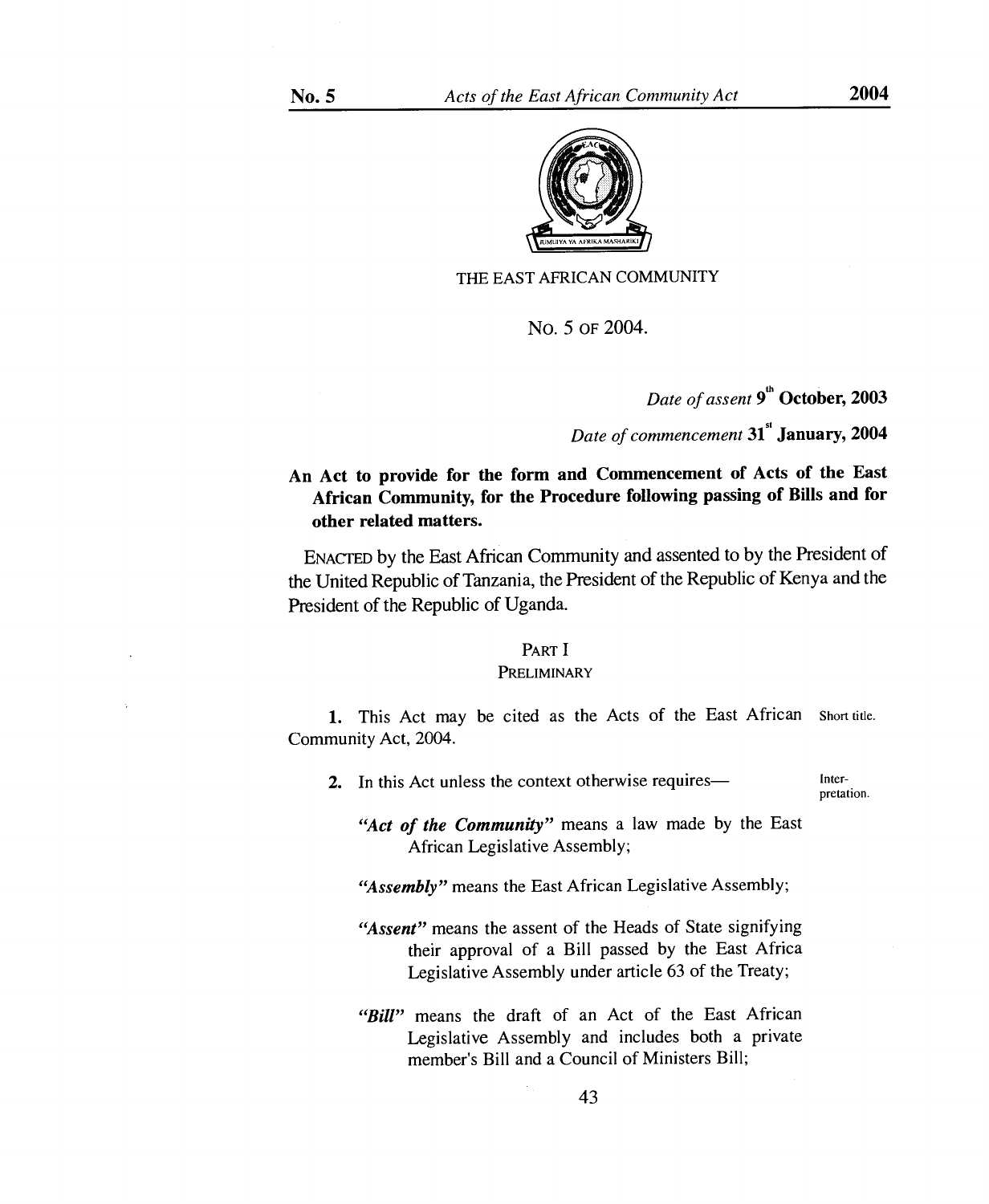- *"Clerk"* means the Clerk to the East African Legislative Assembly appointed under article 48 of the Treaty or any other person performing the duties of the Clerk by direction of the Speaker;
- *"Community Printer"* means a printer in any of the Partner States authorised generally to print and publish written laws and other publications of the Community;
- *"Head of State"* means a person designated as such by a Partner State's Constitution;
- *"Gazette"* means the official Gazette of the Community;
- *"Partner States"* means the United Republic of Tanzania, the Republic of Kenya and the Republic of Uganda and any other country granted Membership to the Community under Article 3 of the Treaty;
- *"Session"* means the sittings of the House commencing when it first meets after its prorogation or dissolution and terminating when the Assembly is prorogued or dissolved without having been prorogued;
- *"Speaker"* means the Speaker of the East African Legislative Assembly;
- *"Treaty"* means the Treaty establishing the East African Community and any annexes and protocols to it.

#### PART II

#### FORM OF ACTS AND BILLS

*3.* The provision of this Act shall apply with respect to the forms of Acts of the East African Community and the forms of Bills shall correspond with this Act.

Acts and Bills.

Title. **4.** Every Act shall bear at the head a short title immediately followed by a long title describing the leading provisions of the Act.

Words of enactment. *5.* (1) The provisions of every Act shall be prefaced by the words of enactment specified in the First Schedule to this Act.

> (2) The words of enactment shall be taken to extend to all sections and to any Schedules and other provisions contained in the Act.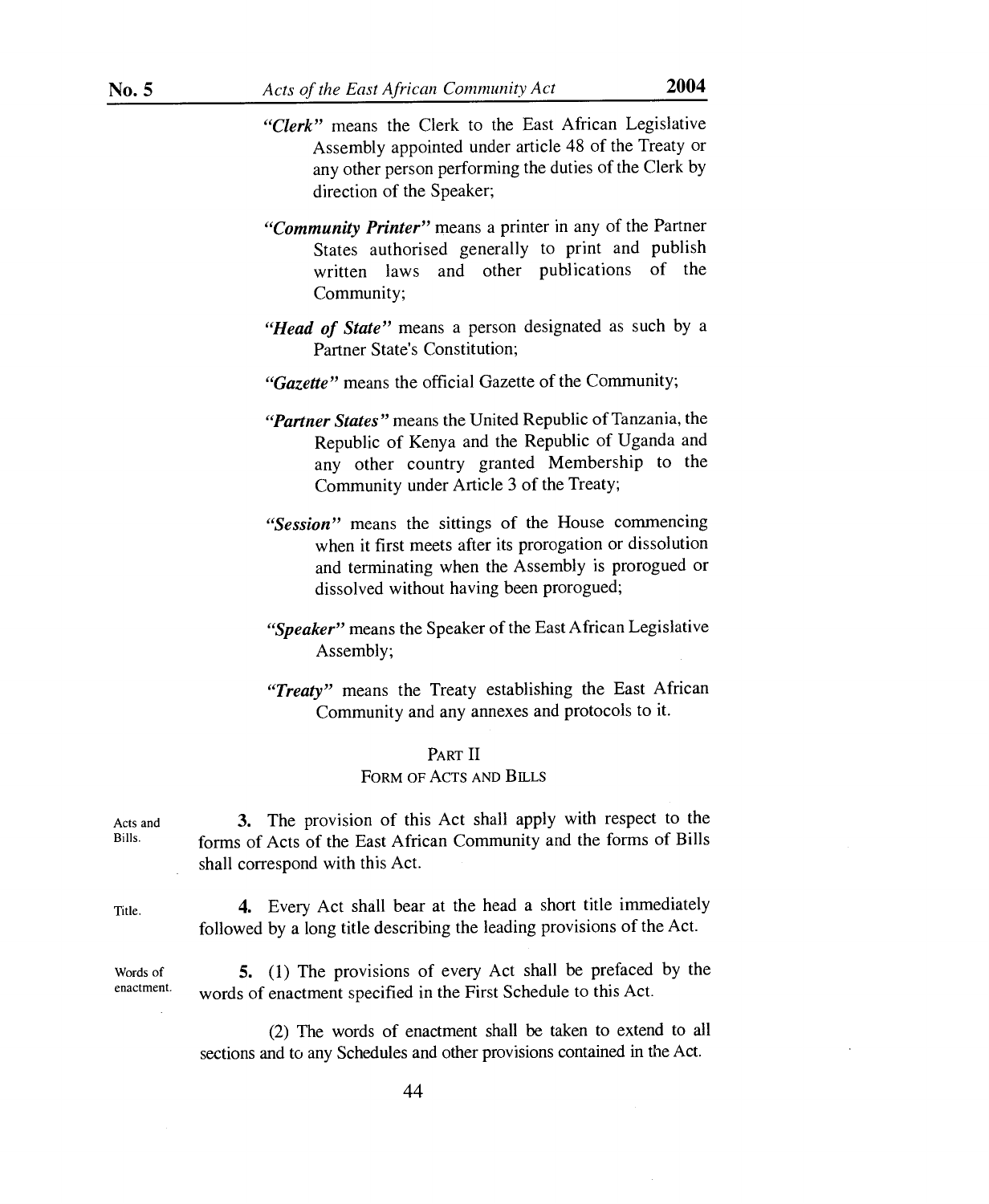#### PART **III**

PROCEDURE FOLLOWING PASSING OF BILLS.

**6.** (1) Whenever a Bill has been passed by the Assembly, the Clerk shall within fourteen days after the Bill has been passed cause the text of the Bill as passed to be sent to the Community Printer who shall within thirty days print ten copies of the Bill on vellum or on paper of enduring quality and send the copies as printed to the Clerk.

(2) On receiving the copies, the Clerk shall within ten days—

- (a) cause to be made in the copies such corrections as related to misprints, typographical errors and wrong references, if any as are necessary;
- (b) carefully compare the copies with the text of the Bill as passed;
- (c) if the copies are found to be correct sign on each copy a statement in the form set out in Part I of the Second Schedule to this Act; and
- (d) send the signed copies to the Speaker who shall immediately submit copies of the Bill to the Heads of State for their assent.

(3) The Speaker shall forward the Bill to the Heads of State by signing a statement in the form prescribed in Part II of the Second Schedule to this Act.

**7.** (1) A Head of State shall within ninety days after a Bill has been passed and presented to him or her—

Assent by the Heads of State.

- (a) assent to the Bill presented to him or her under section 6 by signing on each copy of the Bill a statement in the form set out in Part III of the Second Schedule to this Act; or
- (b) return the Bill to the Assembly with a request that the Bill or a particular provision of it be reconsidered by the Assembly; or
- (c) notify the Speaker in writing that he or she withholds his or her assent to the Bill.

(2) Where a Bill has been returned to the Assembly under paragraph (b) of sub-section (1) the Assembly shall reconsider it and if passed again, it shall be presented for a second time to the Heads of State for assent.

Preparation of Presentation copies.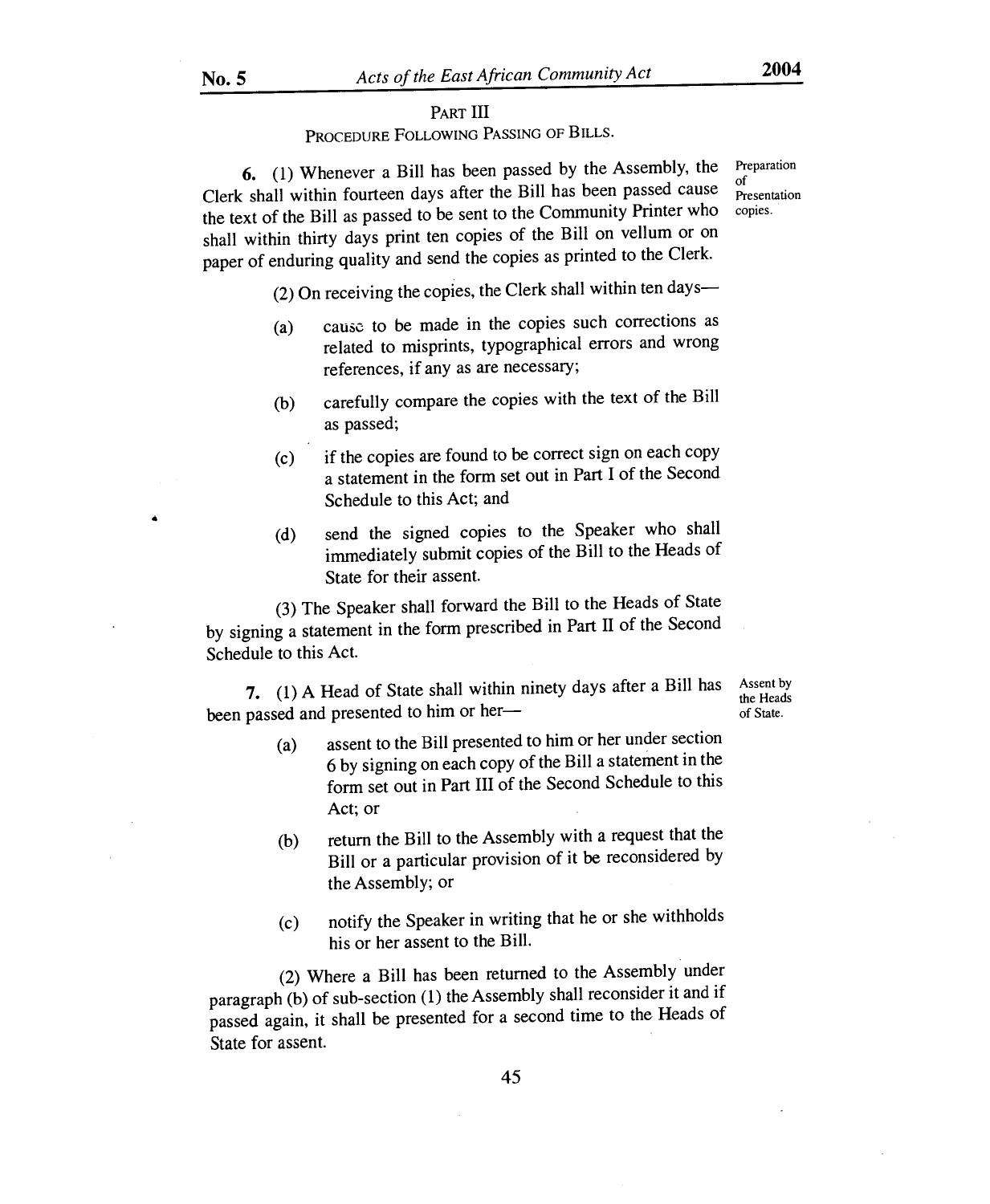(3) Where a Head of State withholds his or her assent to a Bill under paragraph (c) of sub-section (1), the Assembly may reconsider the Bill and if passed, the Bill shall be presented to the Heads of State for assent.

(4) A Bill shall become an Act of the East African Community on the last date of the signature by the Heads of State of the first of the copies referred to in subsection (1).

(5) The procedure prescribed in section 6 shall apply to the re-submission of Bills returned under sub-sections (2) and (3) of this section.

**Original** copies of Acts assented to by the Heads of States to be Conclusive evidence.

8. (1) Where the procedure prescribed in sections 6 and 7 purports to have been followed in relation to copies of an Act, the copies shall be deemed to be original copies of the Act and shall be conclusive evidence of the terms of the Act, its number and date of assent.

(2) Two of the original copies of each Act under this section shall be retained by each of the Heads of State and a copy each shall be deposited with the Speaker, President of the East African Court of Justice and the Secretary General.

Publication.

**9. (1)** The Secretary General shall within fourteen days cause every Act of the Community to be published in the Gazette after the Heads of State's assent has been signified—

- (a) with the omission of the statements contained in the original copies by virtue of sections 6 and 7 of this Act;
- (b) with the insertion of a statement of the date on which the Heads of State's assent was signified.

(2) A copy of any Act other than an original copy purported to have been printed or published in the Gazette shall be *prima facie*  evidence of the terms of the Act, its number and the date of assent.

#### PART IV

#### COMMENCEMENT OF ACTS.

Commencement of Acts.

**10.** (1) Subject to the provisions of this section, the commencement of an Act shall be such date as is provided in or under the Act, or where no date is provided, the date of its publication as notified in the Gazette.

(2) Every Act shall be deemed to come into force at the first moment of the day of commencement.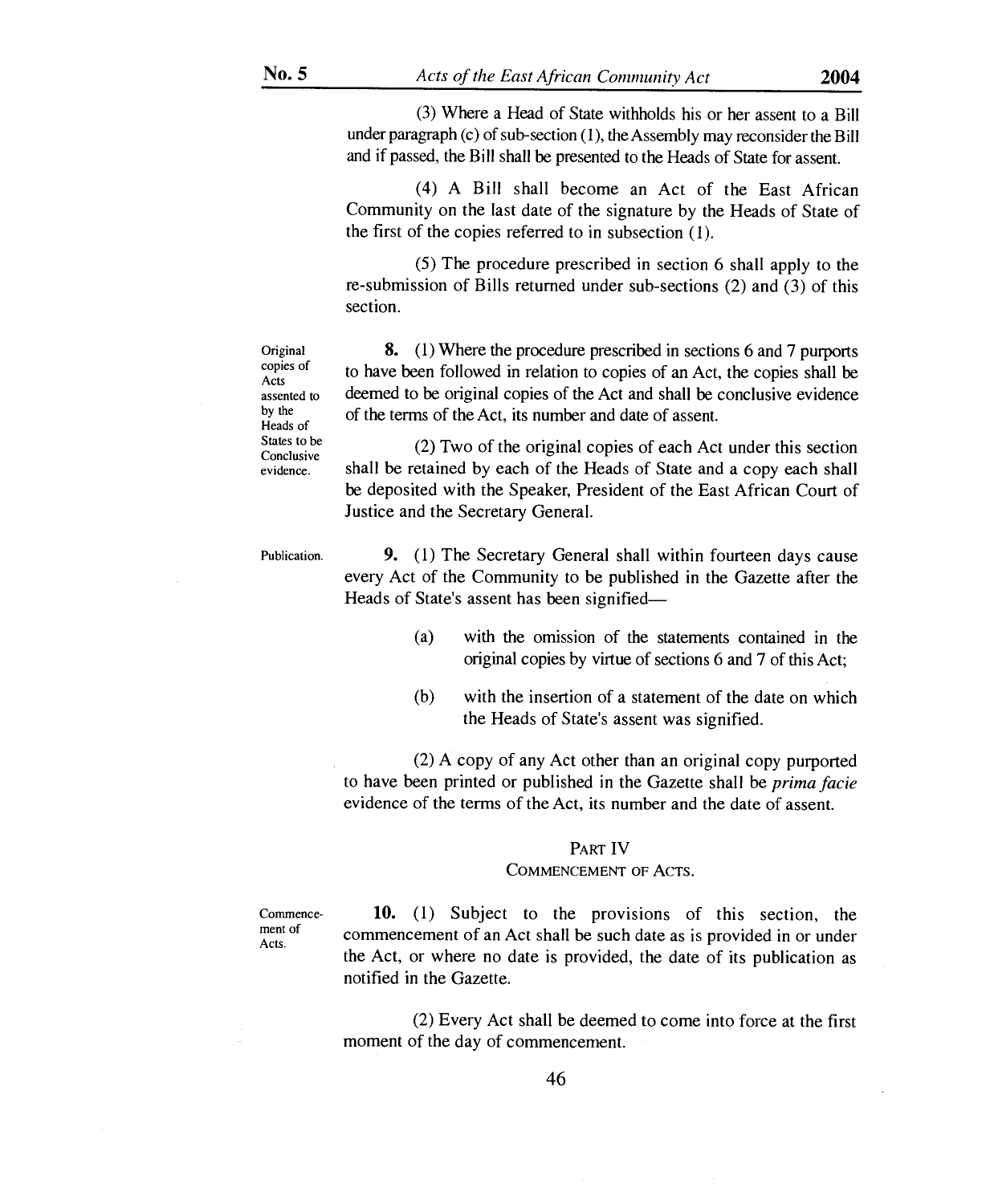(3) A provision in an Act regulating the coming into force of the Act or any part of the Act shall have effect notwithstanding that the part of the Act containing the provision has not come into operation.

(4) Where an Act is made with retrospective effect the commencement of the Act shall be the date from which it is given or deemed to be given that effect except that a person shall not be charged or convicted of a criminal offence which is found on an act or omission that was not an offence before the retrospective commencement of an Act.

(5) Sub-section (4) shall not apply to an Act until there is notification in the Gazette, as to the date of its publication and until that date is specified, the Act shall be without effect.

11. The citation of the short title to an Act shall be sufficient to Citation. identify the Act.

#### PART V

#### MISCELLANEOUS.

12. (1) An Act which has been amended may, with the authority of the Secretary General be reprinted with all the necessary additions, omissions, substitutions and amendments effected by the amending Act.

Reprint and revised edition.

Act.

(2) The Council of Ministers may, by statutory order, approve the Act reprinted under subsection (1) and shall, in that order appoint a day from which every copy of the Act reprinted shall be judicially noticed as an authentic copy of the Act as amended.

(3) The Council of Ministers may, by statutory instrument, order a revised edition of the written law or an part of it to be printed subject to such conditions as may be specified in the instrument.

(4) An instrument made under sub-section (3) shall be laid before the Assembly and shall be subject to annulment by the Assembly by resolution passed within ten sitting days after it has been laid and shall cease to have effect when so annulled but without prejudice to the making of further instrument.

13. (1) The date on which an Act is passed is the day on which all the Heads of State signify on the Bill for the Act the giving of the Heads of State assent to the Bill as provided for under this Act. Date of passing of

(2) Where the date appearing on an Act printed or purporting to be printed by the Community Printer, purports to be the day on which the Heads of State assented to it, the apparent date shall be received as evidence that it was the date that it purports to be and shall be judicially noted accordingly.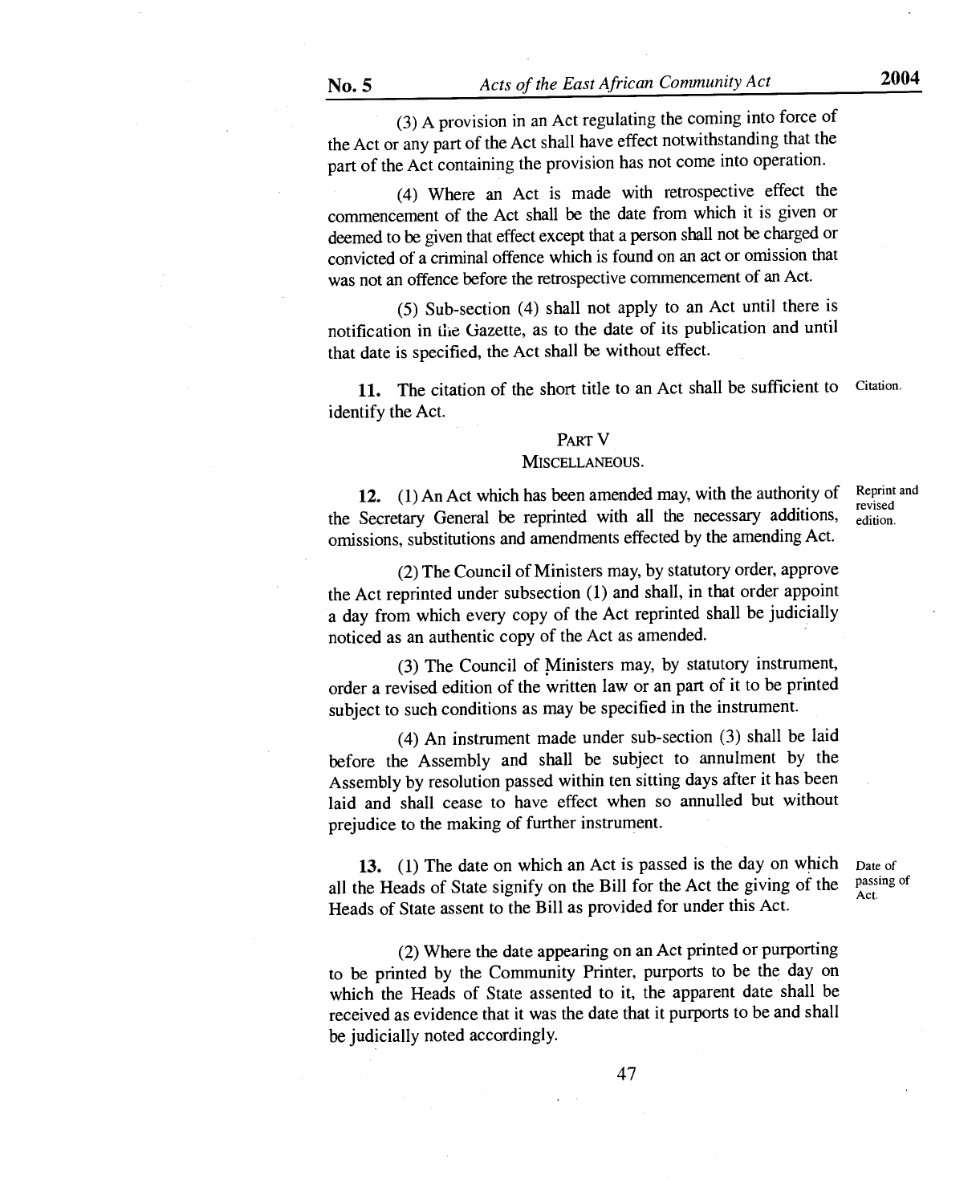## SCHEDULES.

#### FIRST SCHEDULE.

#### WORDS OF ENACTMENT.

*Section 5.* 

Enacted by the East African Community and assented to by the President of the United Republic of Tanzania, the President of the Republic of Kenya and the President of the Republic of Uganda.

#### SECOND SCHEDULE.

FORMS.

#### PART I.

*Section 6.* 

## FORM OF AUTHENTICATION STATEMENT.

This printed impression has been carefully compared by me with the Bill which was passed by the East African Legislative Assembly and found by me to be a true copy of the Bill.

Signed.

Clerk to the East African Legislative Assembly.

Date of Authentication

#### PART II.

*Section 6.* 

# FORM OF STATEMENT BY THE SPEAKER ON SUBMISSION OF ASSENT COPIES OF BILLS TO HEADS OF STATE.

Forwarded by me is the printed copy of the Bill entitled that was passed by the East African Legislative Assembly on the day of for your assents.

Signed. Speaker of the East African Legislative Assembly.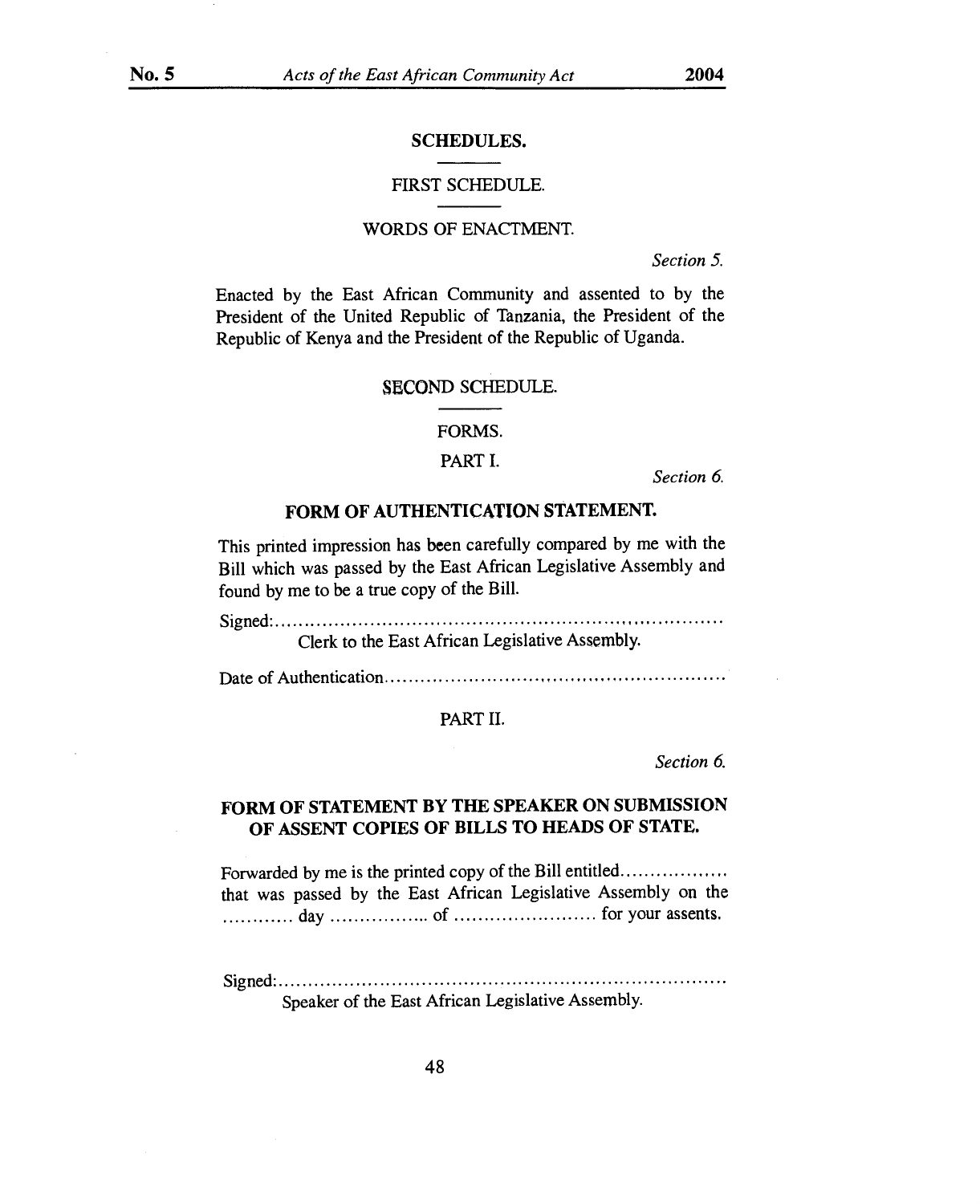PART III.

*Section 7.* 

# **FORM OF STATEMENT OF THE HEADS OF STATES' ASSENT.**

Signed-*President of the United Republic of Tanzania* 

Date of Assent:

Signed. *President of the Republic of Kenya* 

Date of Assent:

Signed-*President of the Republic of Uganda* 

Date of Assent: